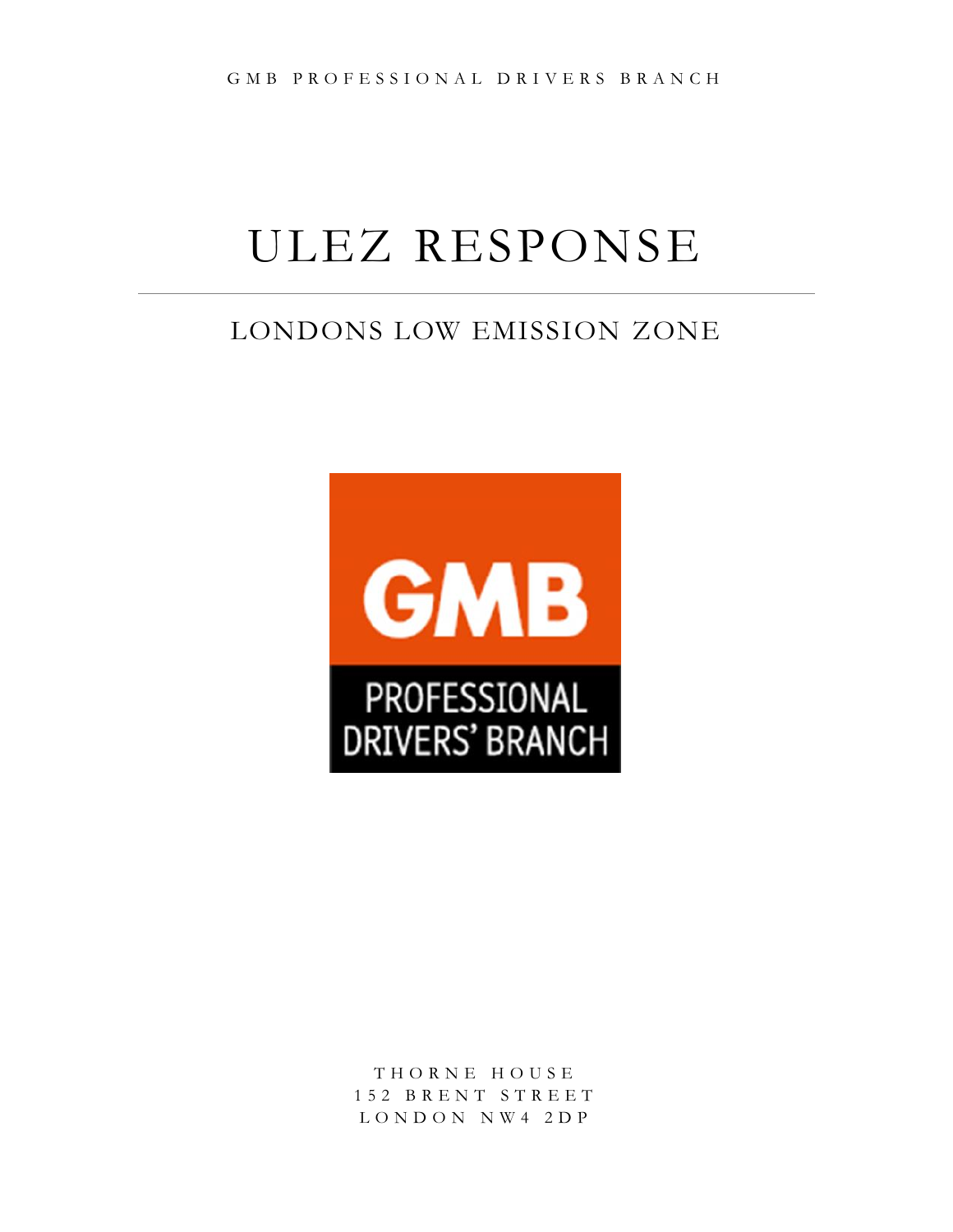## **GMB Professional Driver's Branch**

Our membership is made up of both private hire, Hackney drivers as well as delivery, ambulance drivers and those who drive professionally for a living. We also have a number of small private hire operators within our membership.

We have a close working relationship with TFL and have been responsible for working to help create and work on the legislation in place today from work on sight and diabetes for drivers to the Red Route Stickers that available for Private hire vehicles in London to avoid PCN's.

Our membership is substantial and growing and is made up of Both Taxi and Private Hire drivers.

We have links with many safety groups and other trade bodies.

Our branch maintains cordial relations with many licencing authorities.

We meet with both enforcement and ground transportation officials on a frequent basis at TFL.

The GMB has had recent contact with most assembly members and the Mayor in relation to the needs of both Passengers and drivers in London and its environs and this submission is a further clarification of our concerns and suggestions.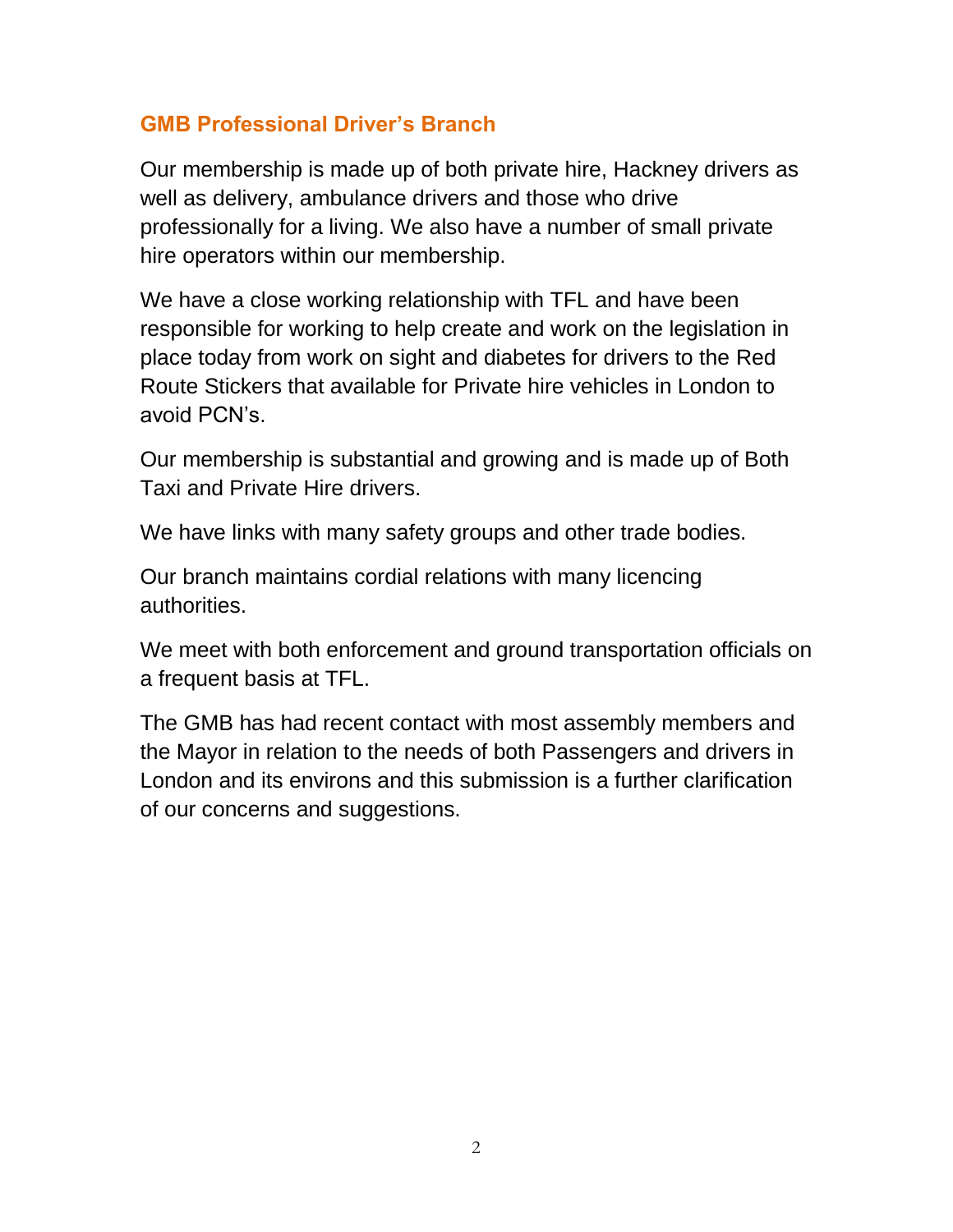## **GMB and ULEZ**

The GMB Professional Drivers Branch (GMB) has attended all of the ULEZ Meetings with other groups over the past year and our views and feelings are summarised within this response as well as the issues as we see them.

We agree that emissions in London are far too high and needs to be lowered as a matter of urgency.

It seems to the GMB that those who make a living as drivers have been made scapegoats.

According to TFLs own emission figures, Private Hire are currently at about 4% whilst buses are at over five times higher at 27%.

#### **Licenced Taxi**

The Licensed Taxi trade emission level is slightly lower than buses but with ongoing replacement this drops on an ongoing basis.

The GMB notes, from its members that Taxi drivers are only allowed to drive vehicles, designated, as fit for purpose by TFL itself, so in effect, TfL have created an emissions issue within the Licensed Taxi trade, and have the are audacity to blame the Taxi trade for TFL's own blunders.

The Licensed Taxi trade has been screaming out for alternative vehicles for almost twenty years, these calls, have fallen on deaf ears, until the Mercedes Vito, which now retails at £13000 more than its TX4 rival.

The TX4 has been proven to be more polluting than the vehicles that are being scrapped, through the Mayor of London's ill-conceived emissions policy, which again, is at the drivers own cost.

The cost of hybrid and plug in vehicles are much higher than the equivalent vehicles in operation.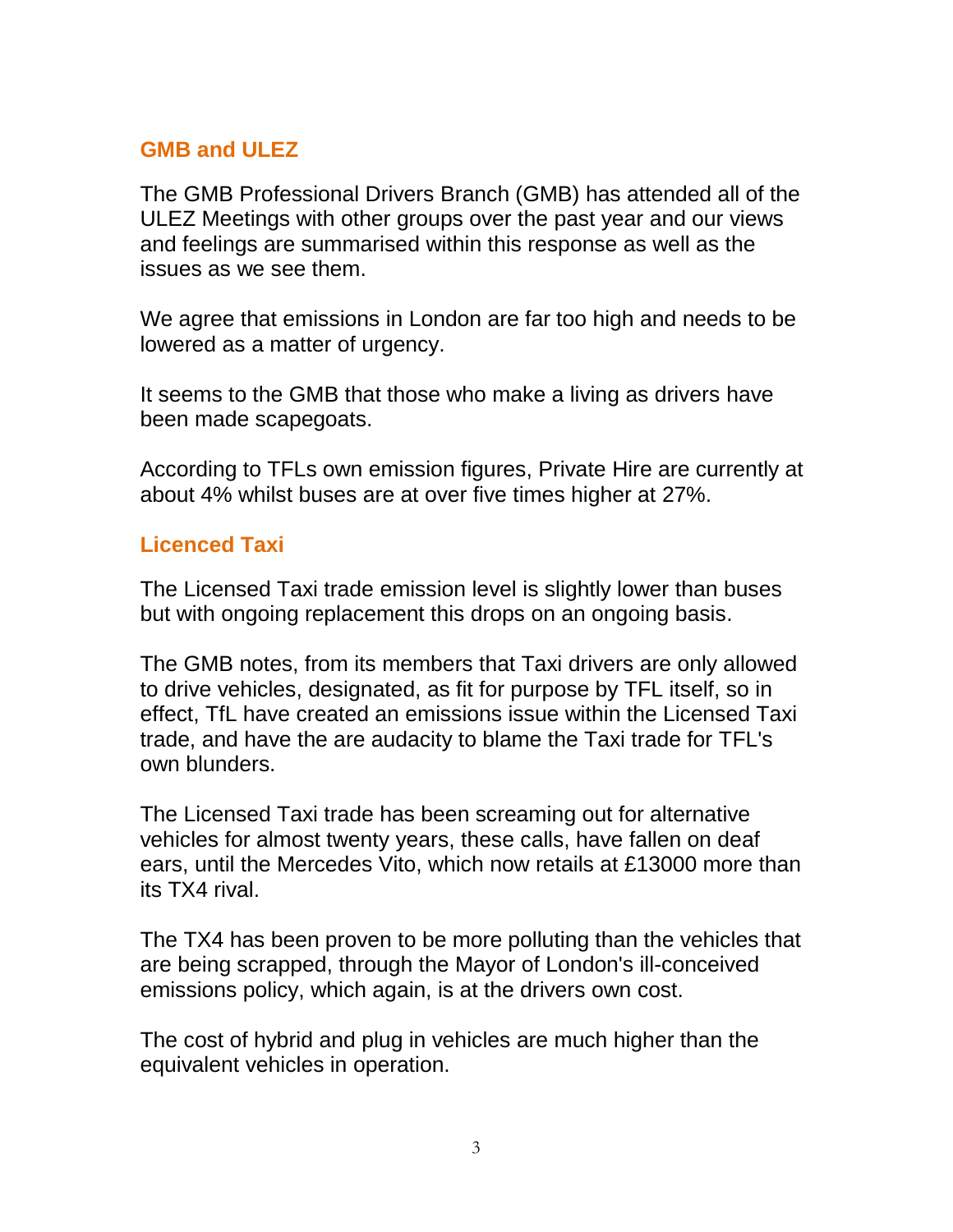The Licensed Taxi trade has not been allowed access to hybrid vehicles.

Testing of the Metrocab started only very recently so buying a hybrid would be a massive leap of faith.

There are Two Hybrid Metrocab's currently undergoing evaluation however we understand these are not exhaustive tests and will not be representative of the stresses these vehicles would customarily reach under normal usage.

Currently there are no real viable plug in vehicles that reach the requirements TfL suggest.

The upper end of the Private Hire trade already runs the available hybrids and in the future the rest of the trade will follow as second hand vehicles filter down.

Hoping, Wishing and Assumption is no way to plan for emission reduction.

#### **Electric Vehicles**

The GMB feel that all electric vehicles plans for the profession in 2020 need to be dropped as at present the infrastructure required is nowhere near ready.

Currently electric charging points in London are very limited especially since many don't work and that we already have monopolising where individuals who work in office environments, plug in the vehicle, go into their office and do not leave the plug in point until the end of their working day.

The east side of Berkley Square is a very good example of this.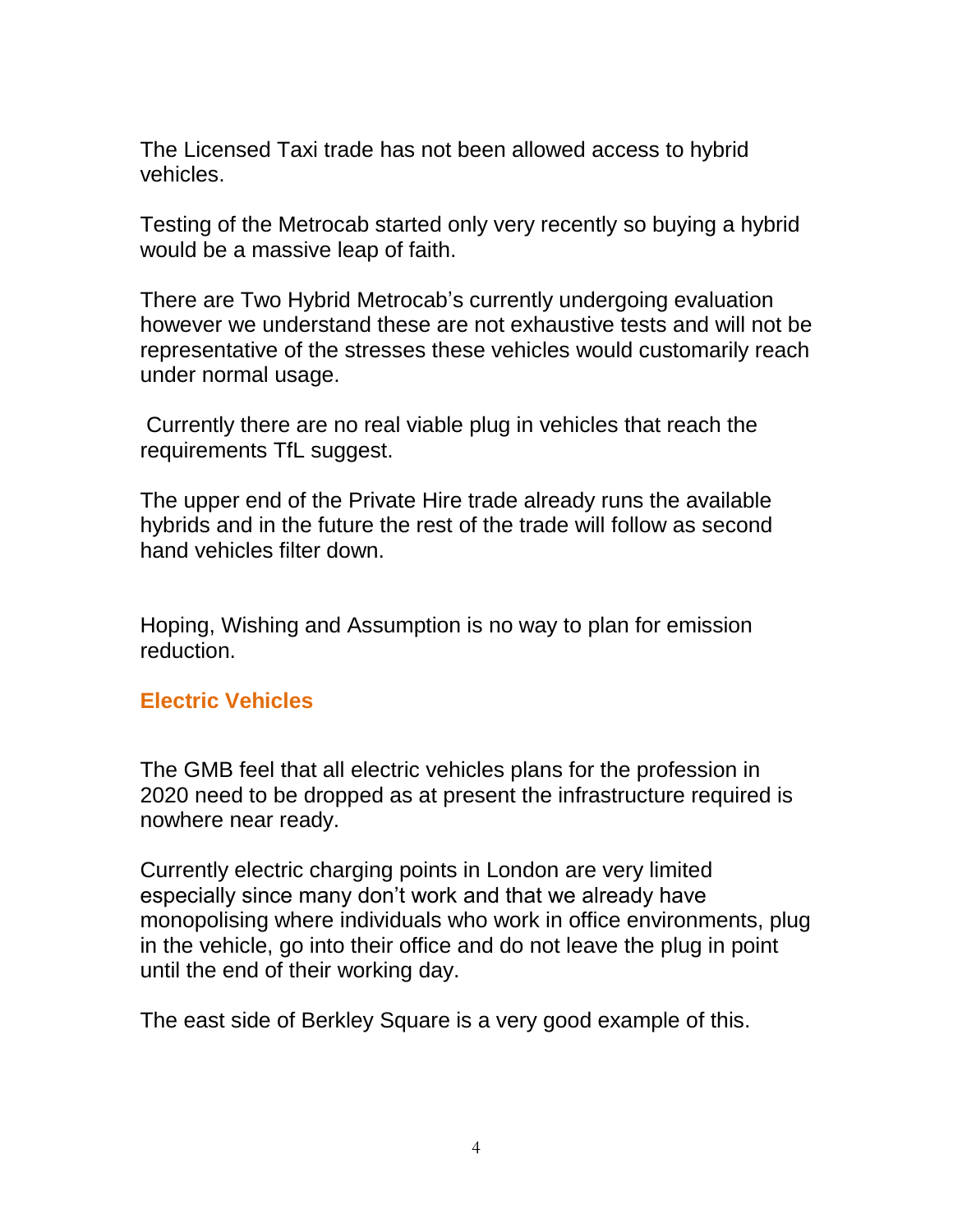A further issue is disrepair of many charging stations With no uplink or failures to be able to disconnect cables after use there are multiple issues.

Additionally lack of enforcement means regular vehicles often park blocking the bays from legitimate users.

As we will elaborate further using a conventional 13AMP Station for a car such as a Nissan Leaf takes 12 Hours to complete a full charge.

This is hardly practical or pragmatic.

Most of the plug-ins are not quick chargers but in any event it is a known fact that quick charges shorten the life span of the battery.

The plugs in points in London are dominated by a French company and at present there is no structure of future pricing or caps on the cost of charging of plug in the future.

Should companies, Authorities or individuals choose they could charge any price point they desire for electricity resulting in higher costs for consumers.

*Steve Garelick GMB Professional Drivers Branch Secretary —* **How can we be sure that electricity rates will be not become exorbitant due to lack of choice?**

GMB Professional Drivers Branch feel we could have a scenario that the charging points here are used to subsidise the French as already happens with a French state owned utility company.

GMB estimate that 80% of private and public hire vehicle owners will not in the future be able to have a plug in system at home.

Issues over exiting street furniture blight which not only cause pedestrian issues but line of sight issues for motorists would be increased greatly.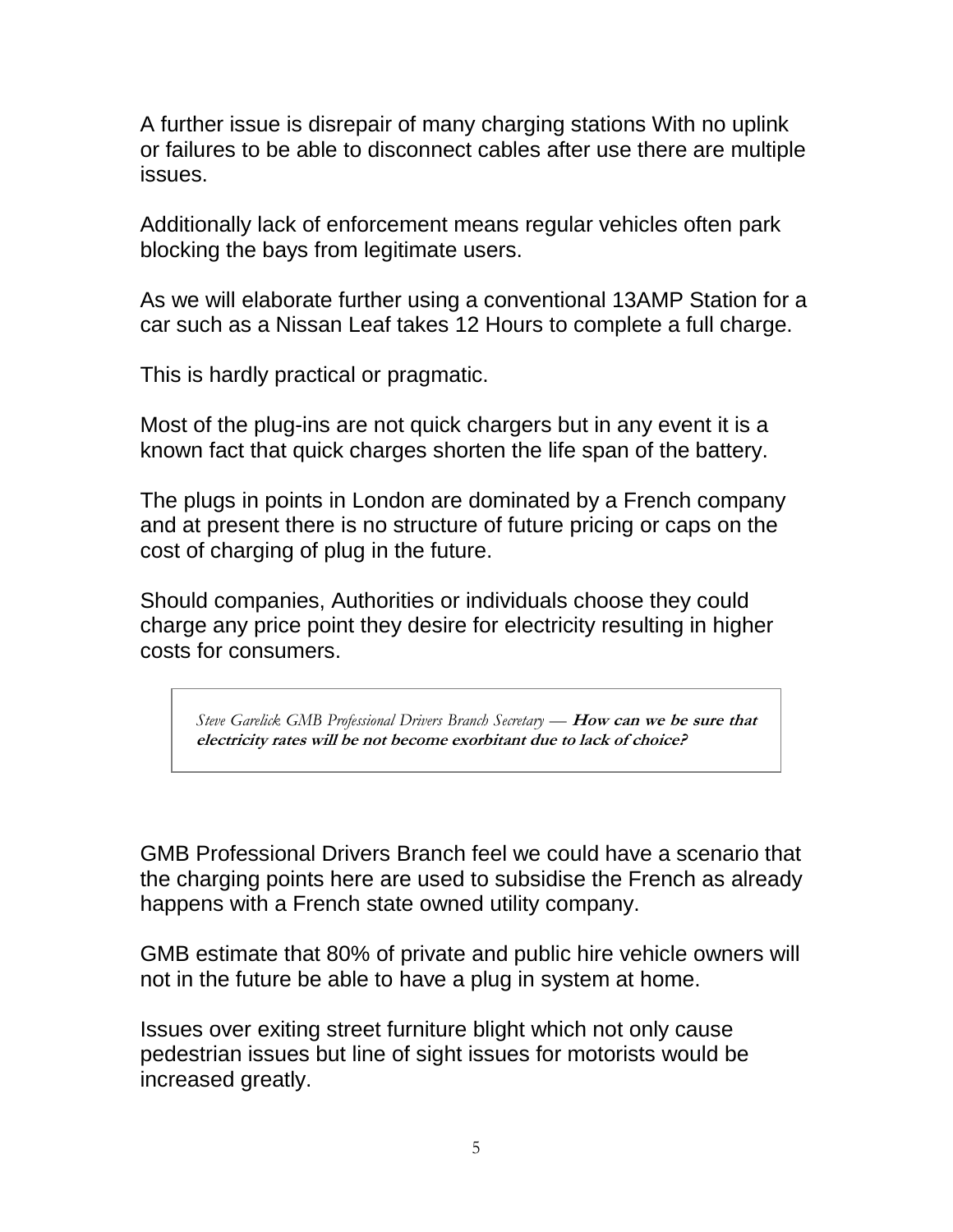With parking at a premium in most London locations instillation of points that would see a regular rotation of vehicles is not only impractical it is impossible.

Costs of destruction and replacement of pavement alone would run in to millions of pounds.

The majority of Professional Drivers do not have a garage or even a driveway and rely on street parking or shared ownership car parks outside their homes.

Currently, as the law stands through safety regulation you can only have an outside home charging point if at the very least you have your own drive.

You cannot simply run a trail of cables to a vehicle from a residence or office as again this naturally impractical its also dangerous and illegal and of course nonsensical.

Even if the future allowed for street plugins on every residential street there will not be the space to cater for all residents requirements.

The Institute of Professional drivers do have a Toilet and Charging System which would assist matters especially in view of the lack of facilities required and mandatory for drivers under HSE guidelines.

This would allow charging points and offer much needed toilet facilities.

However one of the major issues is where to site these and the willingness of Local authorities to assist Professional Drivers.

This situation would be even worse in apartment blocks which are often built without allowing ample parking let alone space for charging points.

To put this infrastructure in place will cost millions, money that government and local councils do not have let alone private residents.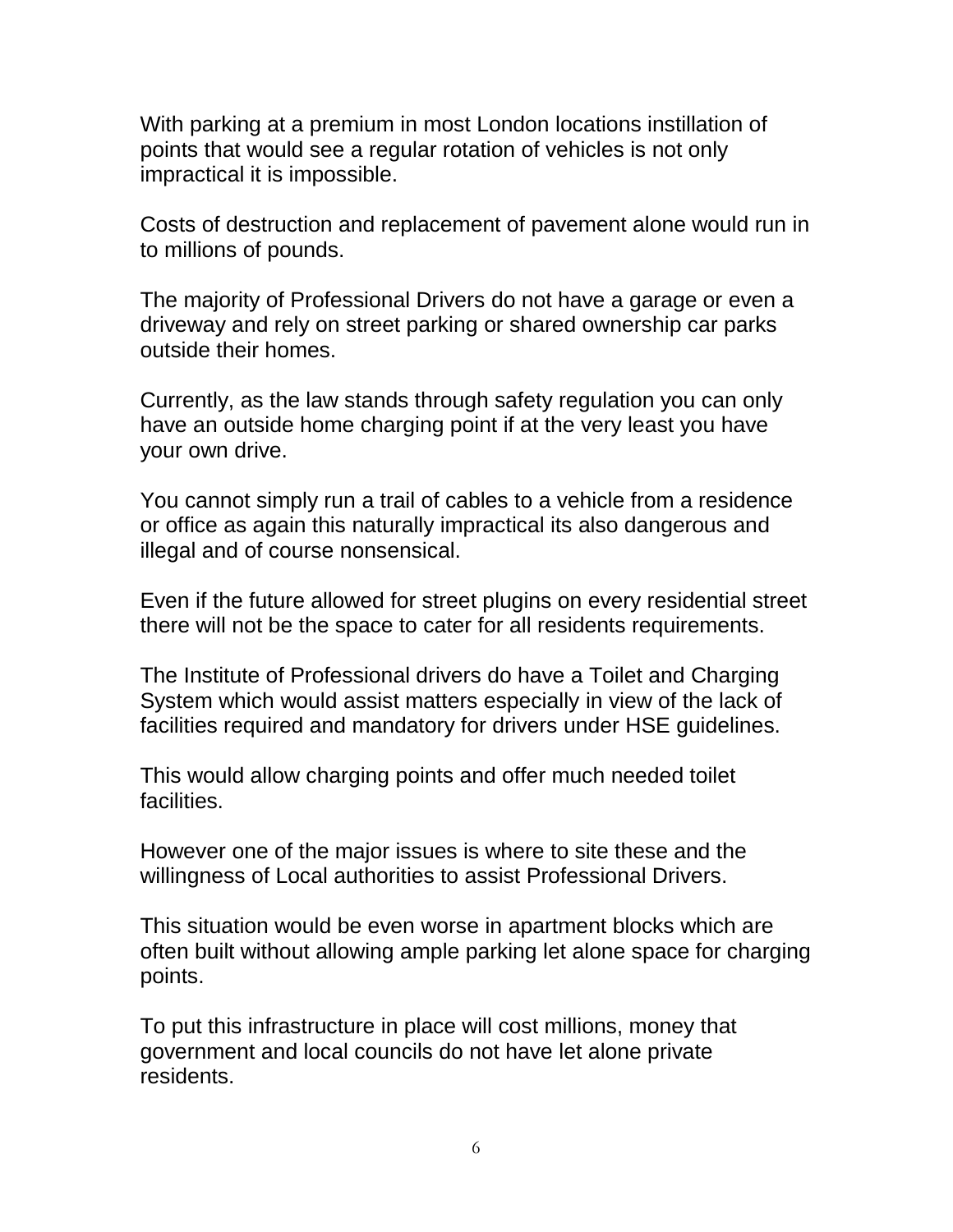Focusing on hybrid vehicles again presents problems as of today no manufacturer has come up with viable six or seven seated vehicles which many operators and drivers run and are a required option for many travellers.

The expense to the average driver or operator will not be cost effective as current subsidies that appear to be on offer will not make up the shortfall.

The expected cost of low emissions vehicles is Generally Five Thousand Pounds more than the standard range of the same vehicle type.

With a Pie of only Thirty Million Pounds to be shared nationally with no facility for disabled in accessible vehicles this means the Private hire trade in London will be ignored and marginalised despite having to replace its fleet with no discernible financial benefit to those who often are earning below the minimum sustainable income.

*Simon Rush GMB Professional Drivers Branch President —* **How will the average driver fund an extra £5000 cost when they can barely cover their other expenses?**

As we have said previously, the licensed taxi trade at the moment do not have a hybrid vehicle and again in the future what subsidies will there be on offer to cater for the increased cost.

What has been mooted is only available short term and does not take in to account those who are prepared to go low emission but normally buy second hand to keep costs low or due to credit issues caused often by low earnings described earlier.

The higher level of fuel economy suggested by manufactures compared to Diesel does not actually happen in the real world of everyday working when you consider the increased cost of purchasing/leasing or renting these vehicles.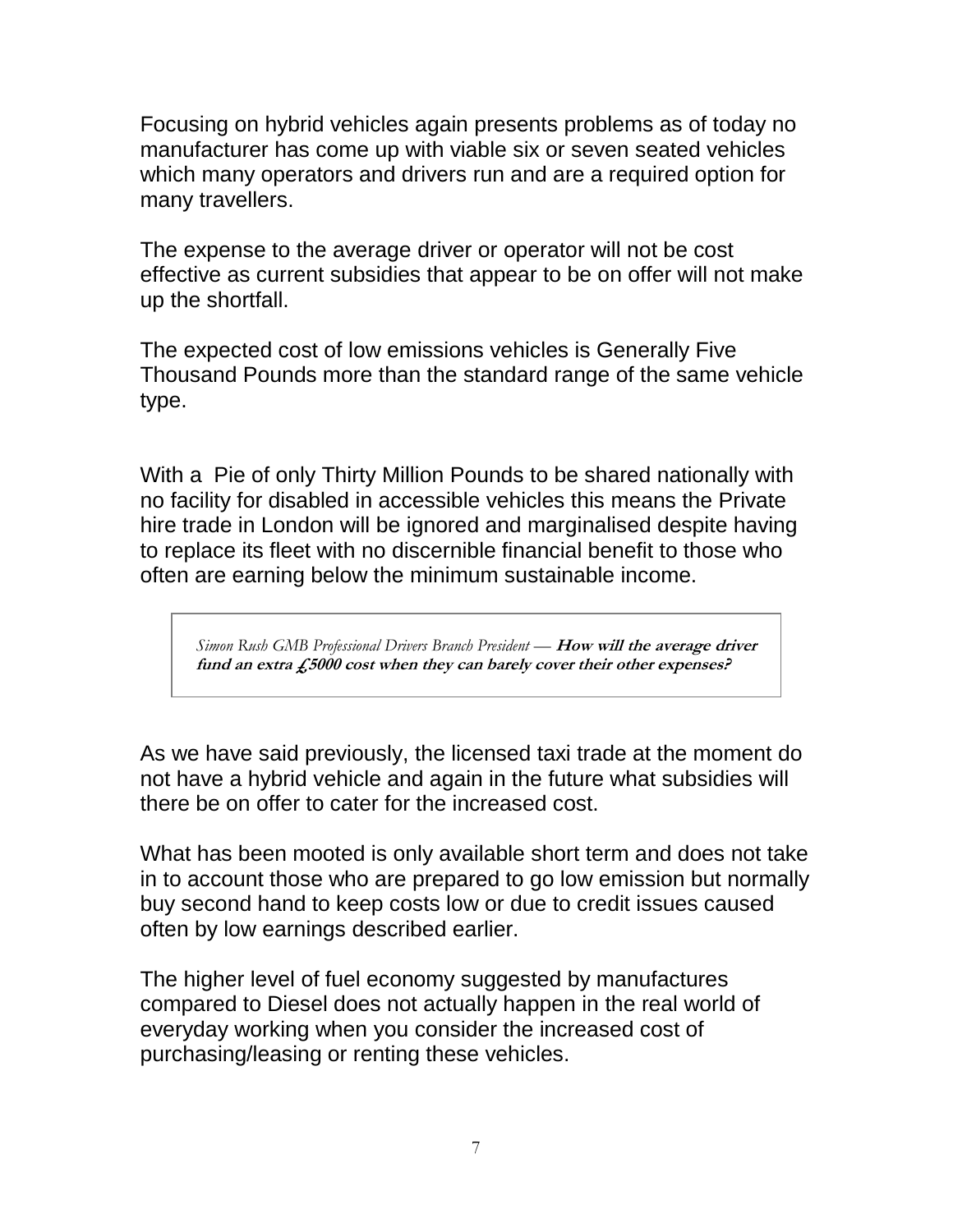In fact the Nissan Taxi has been dropped & the Mercedes 300 hybrid option will not continue beyond October 2015 and as of yet no effective replacement has been forthcoming.

Most diesel vehicles from January 2015 will be Euro 6 as required by TFL for 2018 which in effect as already stated here will already be in use by the larger operators who can afford to update fleets and some licensed private hire drivers operating in certain niche markets.

There will be natural transition by drivers and operators who change vehicles every three or four years.

#### **Low Income**

However the hardest hit will be the poorer drivers who drive older cars especially when we reach 2018 the Euro 6 vehicles will only be three years old and therefore too expensive for many to acquire.

These not viable for use as these drivers also tend to earn the least unless a mandatory minimum fare is put in place to help private hire drivers absorb these costs.

Private hire & taxi fares have not kept pace with real consumer costs over the last ten years.

Many factors contribute to these issues including and not withstanding inflation and the current downward trend of price cutting by many operators.

Additionally the ever increasing private hire driver numbers this is not sustainable unless some form of legislation is in place for a minimum fare across the board to help cushion the added expenses in implementation of Euro 6 capable vehicles along with more energy and Emission efficient vehicles.

#### **Battery technology**

Perhaps a cap on numbers entering the profession per annum may be a way of increasing rates.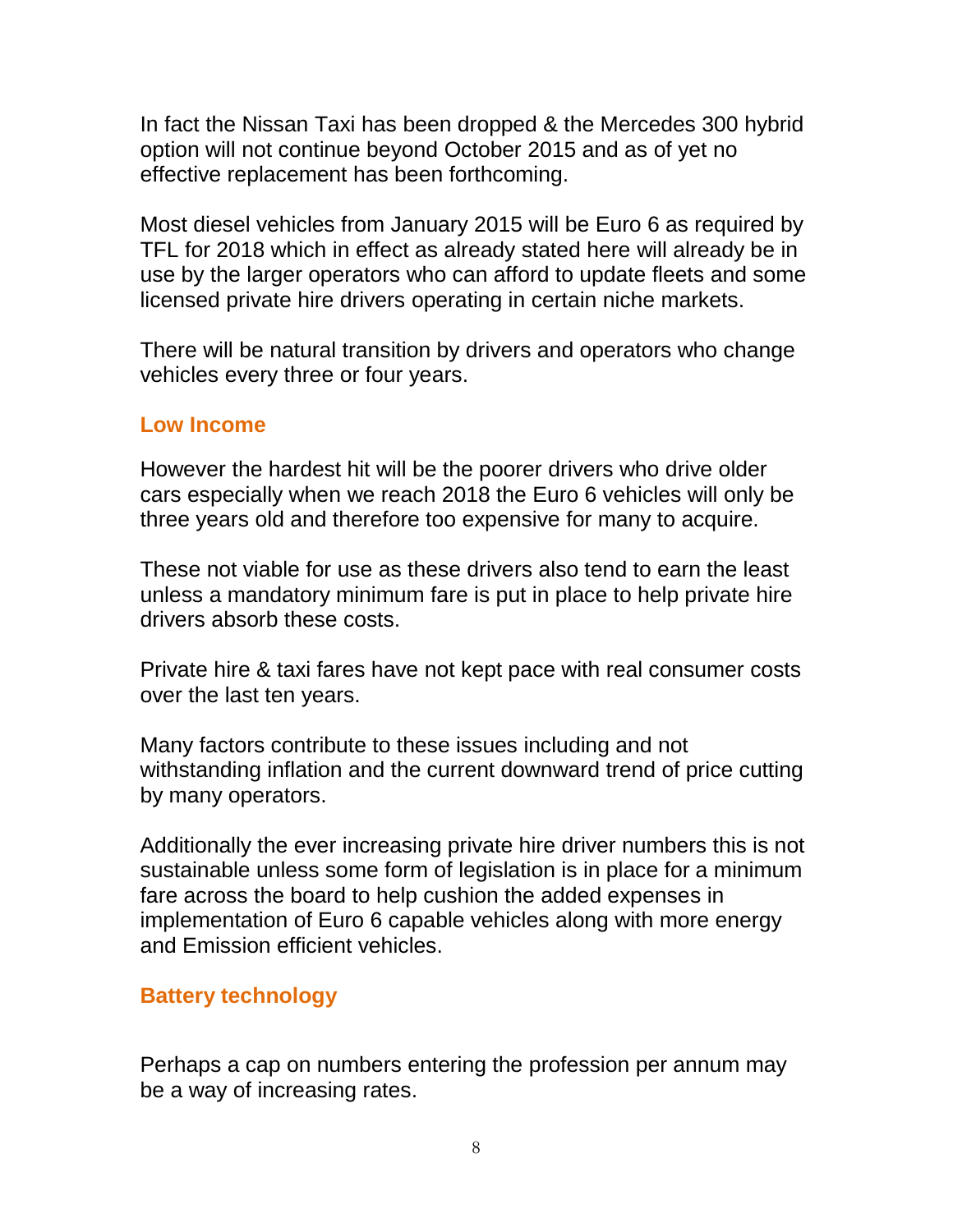Li-ion batteries which are used in the Tesla car are at present 4/5 times more expensive than nickel metal hydrides which were the industry norm.

What happens as the motor industry moves more to these forms of battery power where the generally accepted lifespan is currently about 100,000 miles.

We agree that the cost of the modern battery will decrease but the lifespan of the battery probably won't due to the use of mainly charging via rapid charging which decreases the life of the battery as most drivers and operators will need to charge their vehicles this way due to the mileage they cover on a daily basis.

Additionally the reduction of availability of rare Earth metals is becoming an issue too.

The recycling of the spent fuel systems is also an issue which needs to be addressed.

Most lithium supply come from lithium deposits concentrated in South America which in the future may present problems of supply as these are areas of instability and could affect the supply and may impact on the battery price and in turn the overall cost of the vehicle.

In the future recycling of Li-ion batteries is expected to be the main source of lithium supply's and unlike oil where volatile price fluctuations increase or decrease the cost of running a vehicle lithium fluctuations will impact on the total cost of manufacturing of the vehicle.

Even with Toyota passing on valuable battery patent technology to other manufacturers this is not a forgone conclusion this will be in place in time.

Should the Storedot Car Battery become a reality then there is a faint possibility this would also create a solution should a 3 Minute charge time be attainable.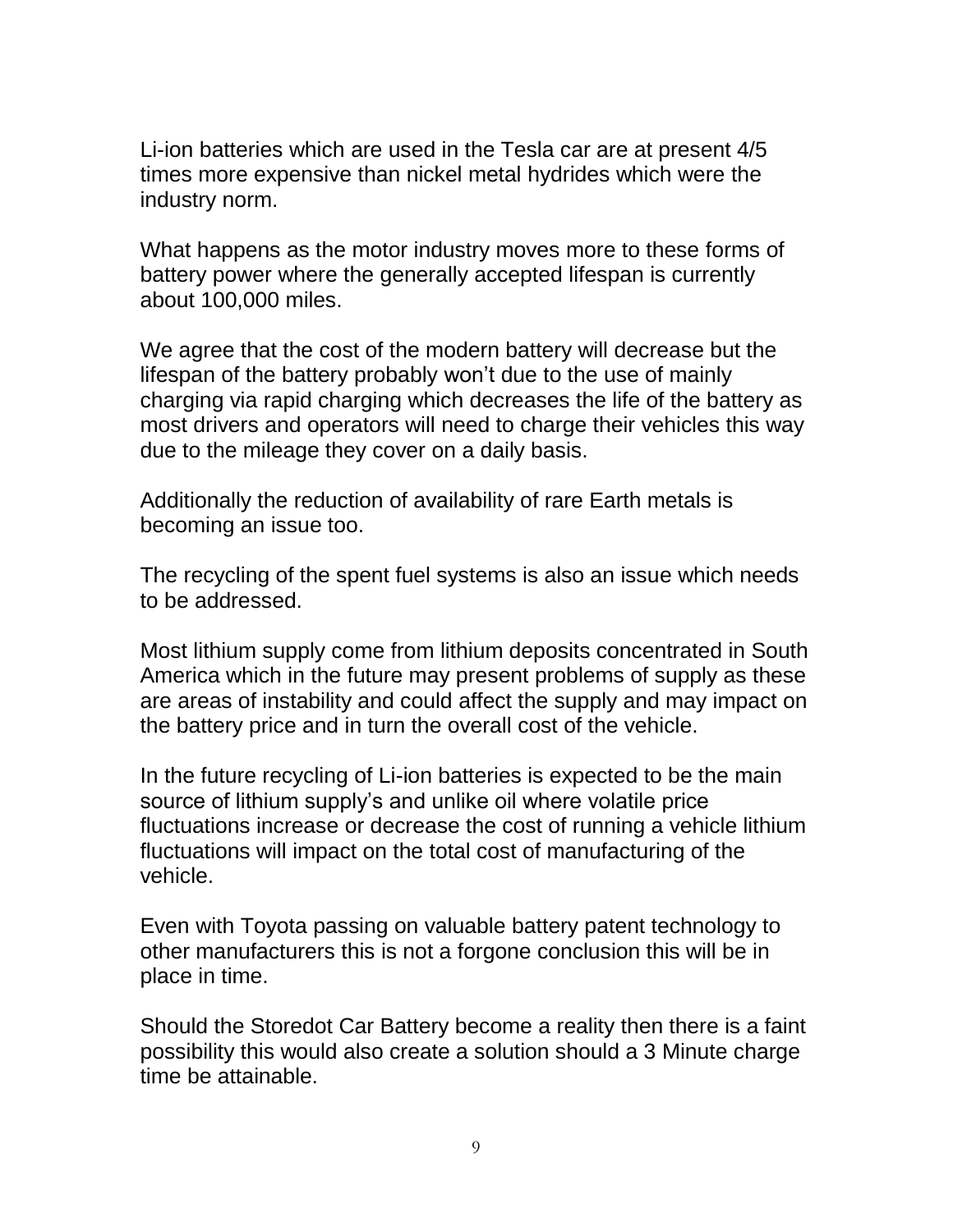GMB Professional Drivers Branch agree that changes are required but we feel that much of this change will focus on the individual been forced into change rather than TfL.

#### **Bus Usage**

As an example by 2020 what are TFL'S projected figures on N02 (Nitrogen dioxide) levels on buses?

We all agree Buses are currently one of the most polluting forms of N02 in London. It has already being alleged that the current route master buses will be exempt from these changes.

Why do many large buses need to run on off peak and low usage routes when smaller busses could be used?

Surely a Mini Version of a Double Deck Bus would be more cost effective use less road space and create fewer emissions.

Whilst the Whiterose paper from 1984 claims that smaller buses do not work, patterns in London are different and have evolved in the intervening period.

Based on this a stale argument that adding a smaller vehicle to the existing bus fleet is not only inaccurate it is baseless without a redeeming argument beyond the need to buy alternative vehicles.

A good example of cost savings using smaller low cost vehicles in Dallas are a case in point.

Benefits include.:

Reduced road damage Lower costs per passenger mile Lower Emissions Improved Disabled access Praise from the travelling public.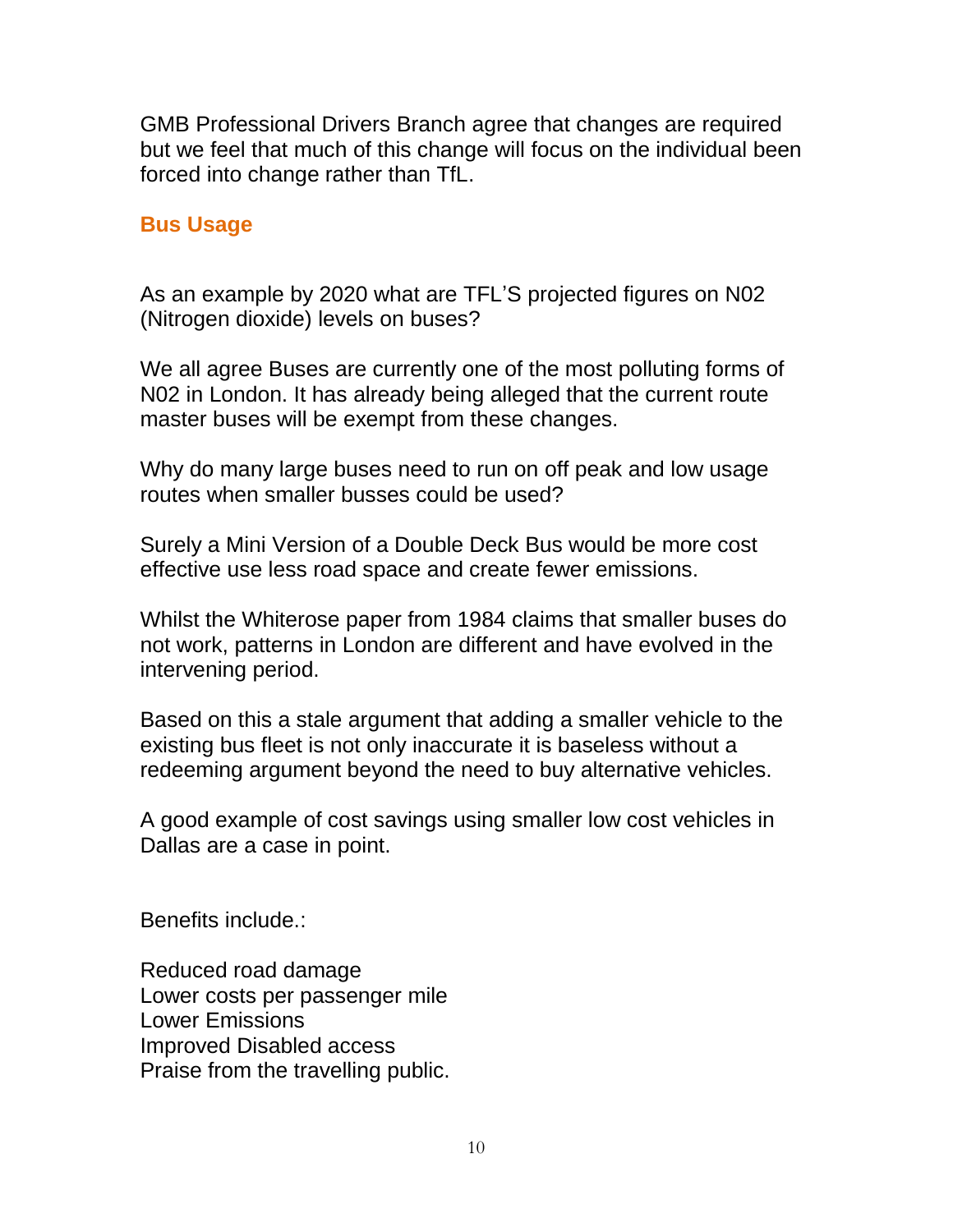If Private Hire vehicles were allowed access to bus lanes when carrying passengers, the emissions of the vehicle would be drastically reduced, as a moving vehicle emits a fraction of the emissions of a stationary vehicle in a traffic queue.

Also the general traffic would flow better as the Private Hire vehicles would not be taking up road space with the general traffic thereby shortening the queues and decreasing the time traffic is stationary emitting less pollution.

## **Fuel Options**

The GMB believe there are other ways of reducing emission levels for example the Fischer Tropsch process which is basically synthetic diesel on a large scale.

This apparently reduces carcinogens emissions by over 90% and Nitrogen oxides by 5 up to 25%.

This Ecopar fuel is used in Sweden and meets tough regulations in the US and other European cities.

At a recent ULEZ meeting we proposed making it mandatory for all Greater London based Fuelling facilities to offer only this type of fuel.

To keep costs low fuel companies would then be keener to make this the standard nationwide to keep parity.

GLA say they cannot force petrol stations to supply this. We beg to differ as bio fuels have been forced and are in use via suppliers.

There is no reason the GLA cannot create this standard.

The mayor has the power for this legislation.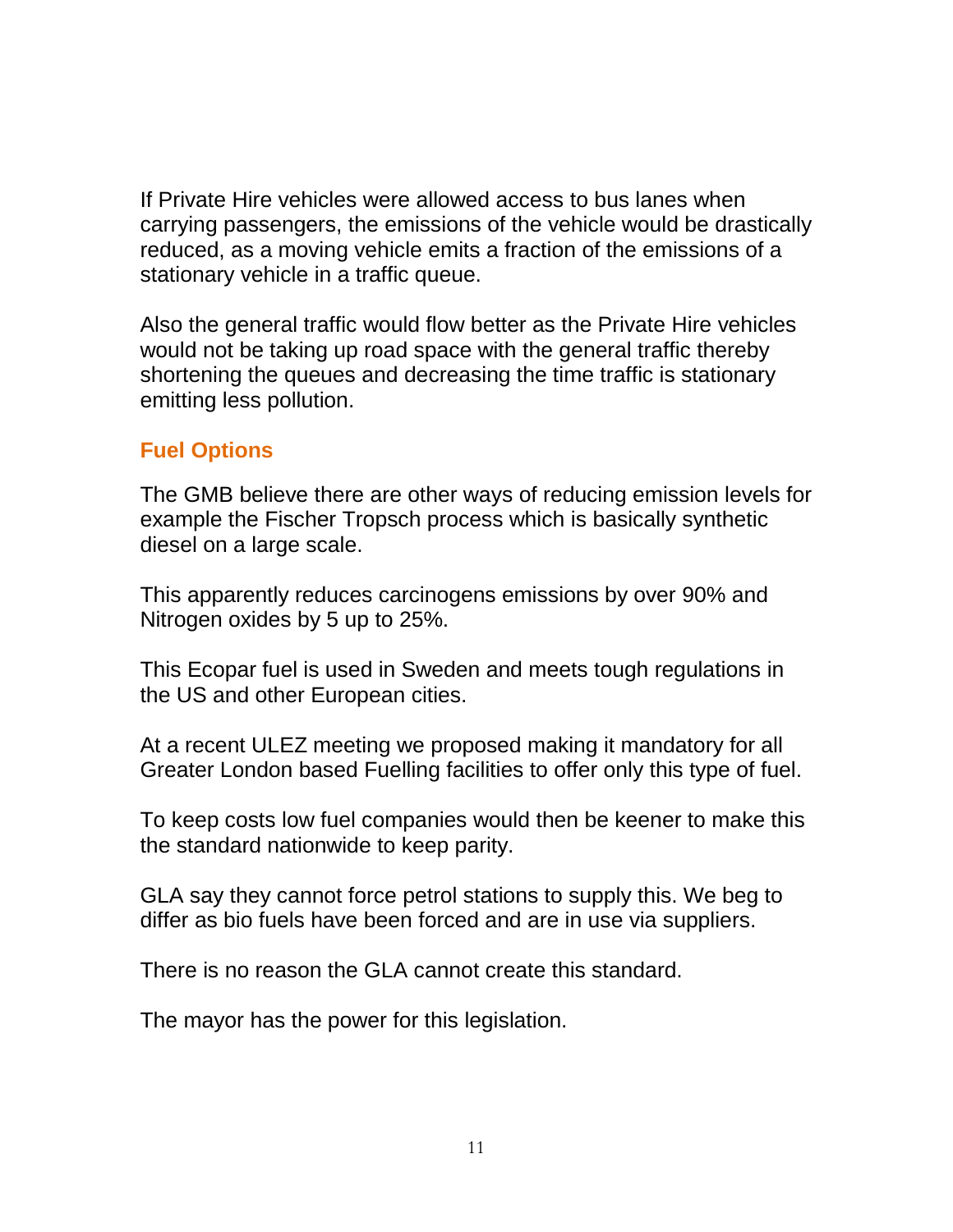#### **Alternative Power Sources**

Cotton batteries are also not been looked at even though currently in Japan these organic batteries are now under teste and there are proven claims that these batteries will last longer, charging time is less and the cost is much cheaper than conventional battery options.

They are much greener.

Ryden The Japanese Company behind this technology have the benefit of Kaname Takeya who helped develop Toyota battery technology in the Prius and Tesla model S.

Surely this technology must be considered and fostered.

This is known as the Ryden Battery and can be charged 20 times quicker than current lithium battery and is also much safer from fires Is recyclable and can fit in to any space in vehicles creating further distance capacity as well as noise dampening factors.

We feel that TfL are jumping in too quick especially with the Ryden system now been tested.

Who can forget that long ago that we were all encouraged to buy diesel vehicles to reduce C02 emissions in petrol engines and to save costs on distance travel which did achieve its aim.

However the cost to health and the environment have been immeasurable.

We feel that perhaps we should be focusing on cleaner diesel and wait as hybrid vehicles are constantly improving and with the cotton battery scenario are we in a few years going to be told that lithium based technology is no cost effective or safe and that we all need to move to the Ryden System after the industry has spent millions on hybrid and inefficient unworkable electric vehicles.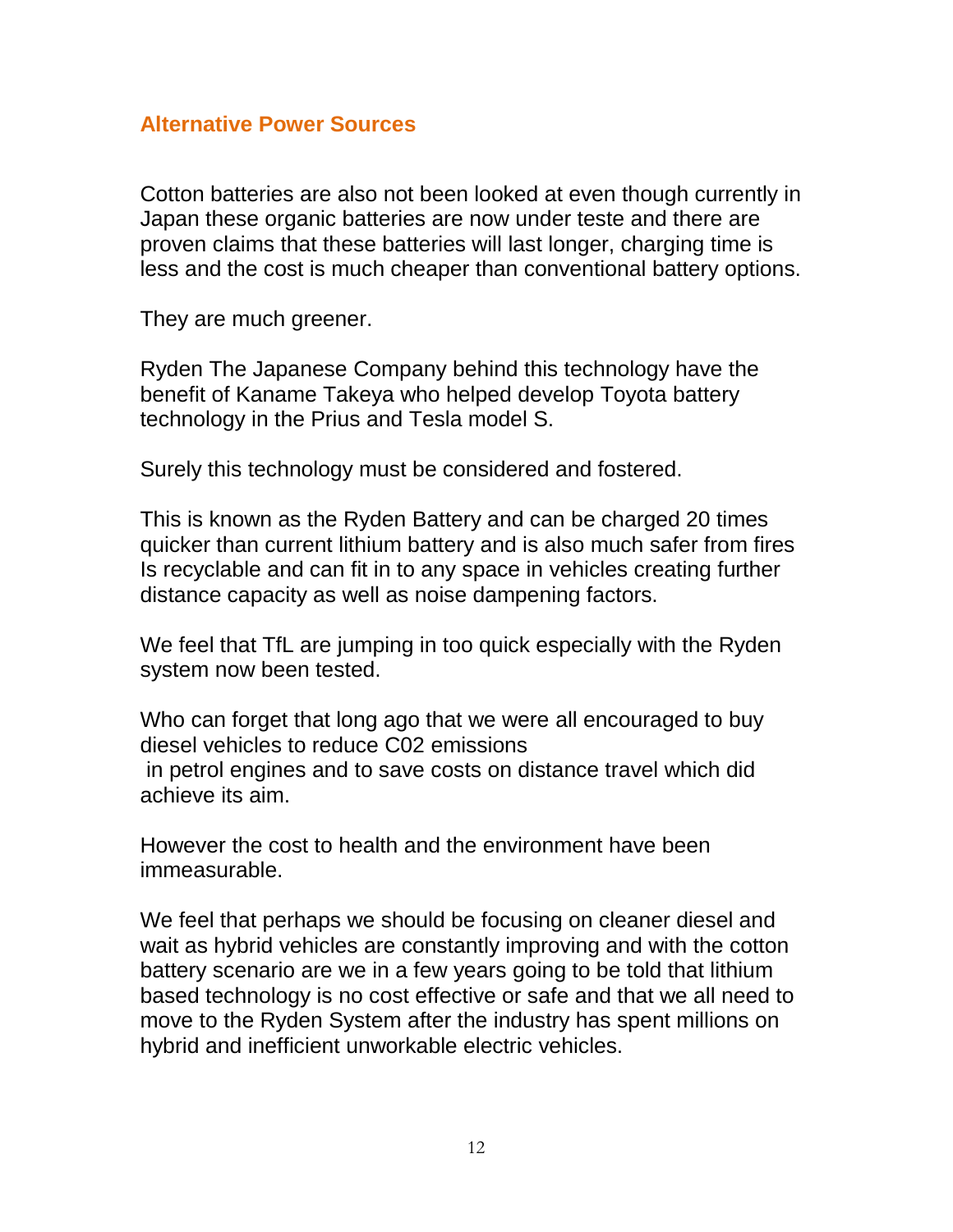Hydrogen power is another alternative but mainstream production is some time off due to the costs in creating inverters membranes and the high level of platinum usage.

We believe this is has an excellent future as the Fischer Tropsch method can also create a plentiful supply of the gas however we think viable systems are five to ten years from meaningful fruition.

## **HGV and Delivery**

The Freight Transport Association have been looking at reduced emission targets but we have certain ideas which will fundamentally alter commercial vehicle usage in the Proposed ULEZ and thought London.

Firstly we propose a 7.00 AM to 7.00 PM curfew on certain classes of HGV and Delivery Trucks and Vans not only will this reduce emissions but will free up valuable road space during the day.

This will allow improved access and lower emissions as traffic flow will immediately improve due to junctions not being blocked roads space will not be reduced due to delivery's taking place and traffic control waits will be shorter.

The anecdotal evidence that without HGV's on the road at these times would save cyclists life's is also something to consider.

A Shared payload scheme so that those making deliveries can share costs and reduce the need for additional vehicles.

A higher fee for those using HGV's to deliver in to or travel through London during peak periods.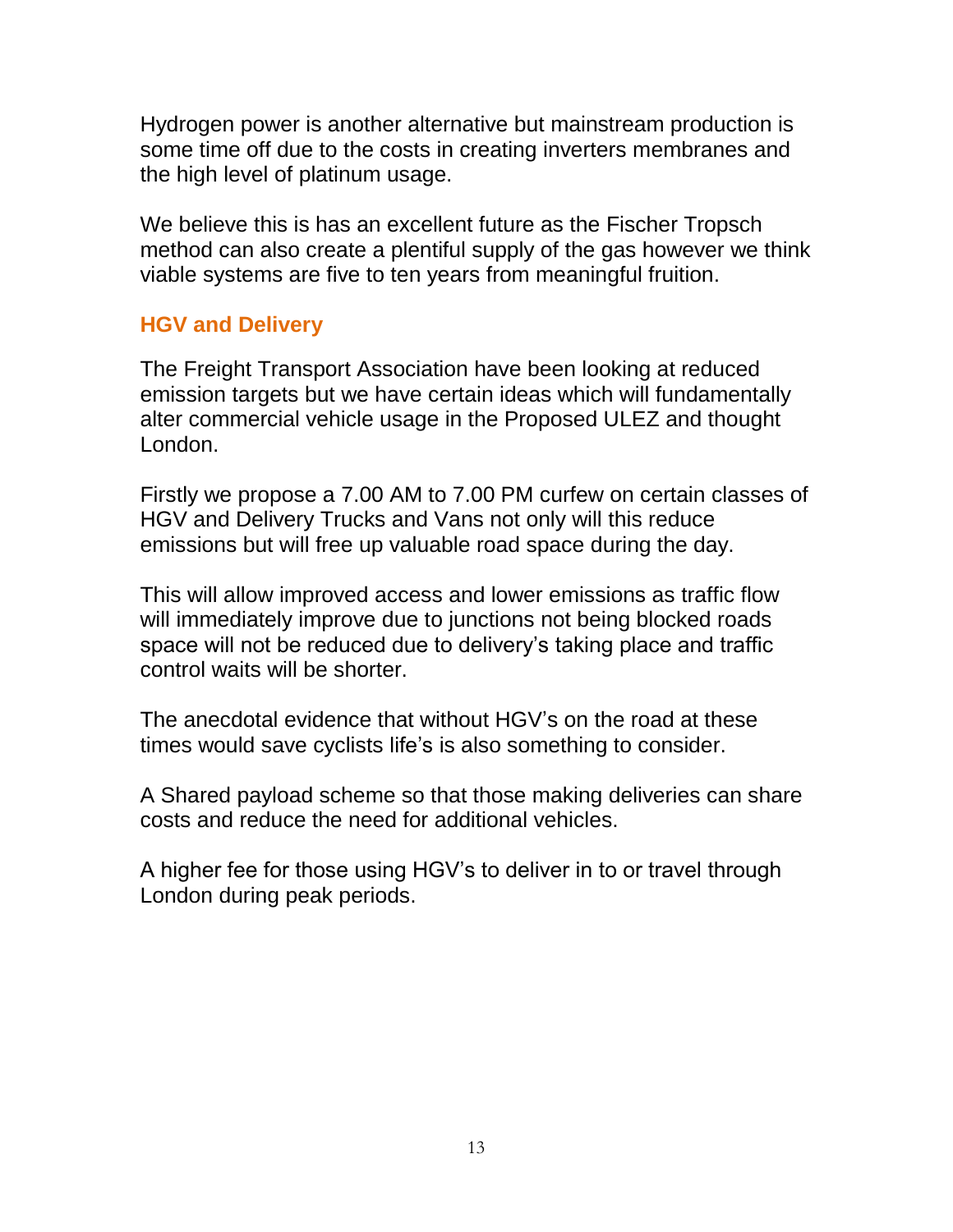### **Overseas Vehicles**

At present when entering Low emission zones in Germany a emissions sticker is mandatory and needs to be purchased in advance.

Emissions stickers are available in red, yellow and green according to the particulate emission of the vehicle possessed. Green stickers give full access. This is dependent on emissions other stickers either prohibit access or give partial access.

Vehicles without an emissions sticker are not permitted to drive in any low emission/ environment zone.

It would be mandatory for overseas vehicles to buy a sticker for those without would be subject to a fine including cost of tracing and enforcing in the home country of the vehicle.

It is important to note this is a Motoring offence in Germany and it is endorsable.

There is no reason or excuse why this should not be the case in London as clearly it is the Law in Germany and they enforce on foreign owned vehicles.

In short there is no defence that can be made to not adding this to any statute or plan.

#### **Commercial Exempt Vehicles.**

We do not accept that exemptions for vehicles providing private ambulance service, Medical Supply delivery or any commercially owned vehicle should be exempt from any charges for zone usage.

If the individuals or companies are working for commercial gain then they should pay as any other road user would for zone access.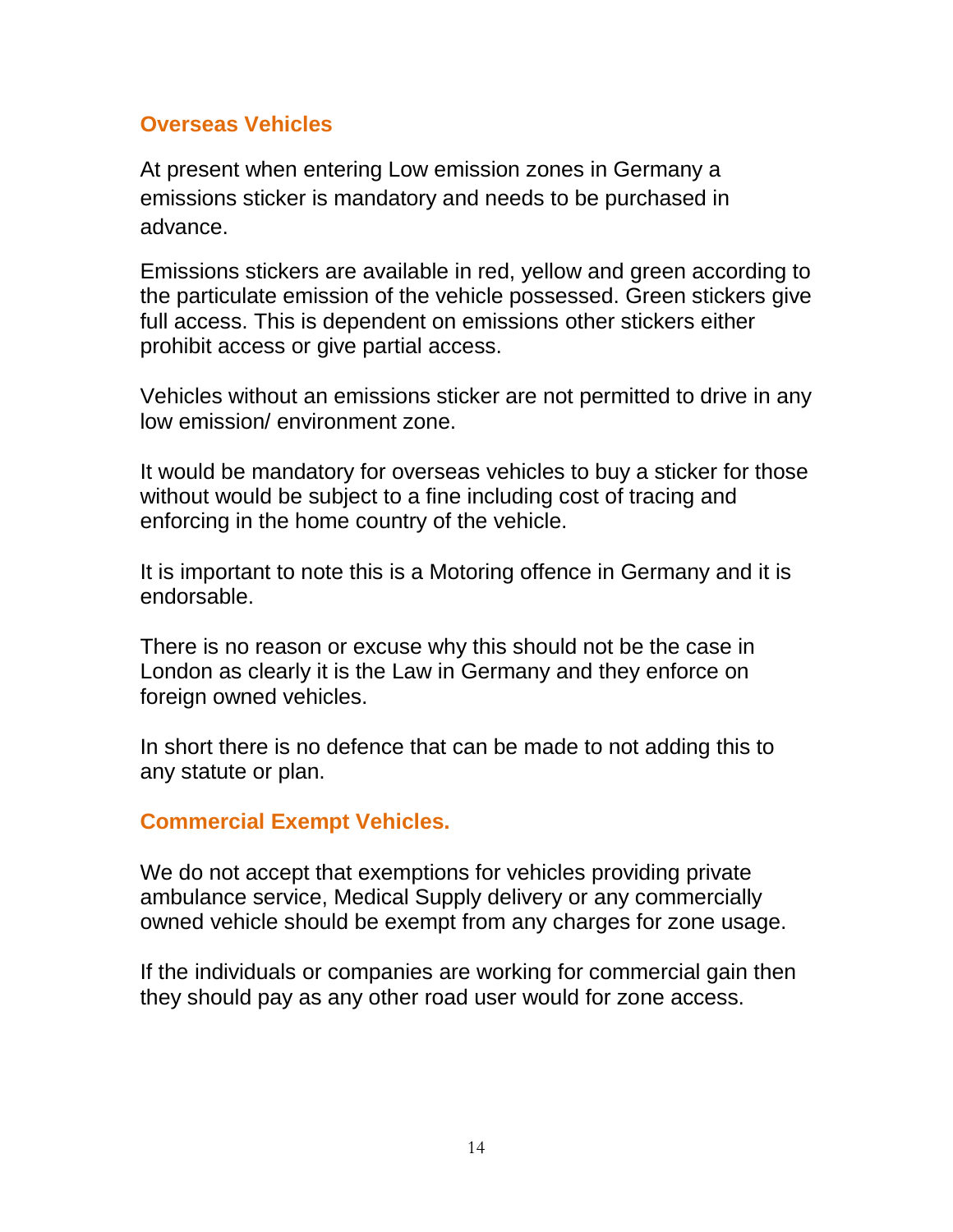## **Motorcycles and Unconventional Vehicles**

Motorcycles are often ignored when considering emissions however they have a part to play and in addition to gasses the noise levels also play a part of daily city ambient noise.

We believe that not only is there no need for exemption for these road users but a charge based on noise as well as output would greatly enhance the ULEZ.

Why should Motorcyclists be exempt?

We also would endorse banning Pedicabs of any variety from the zone as the congestion and delays created by them will only add to static and stagnant gas formation.

## **Europe**

We are concerned that we are paying the price in the UK but many European nations are ignoring this issue and not facing the consequences.

2015 CCPI data shows the UK standing as the third in line worldwide.

Eight European countries are only showing moderate performance this includes Germany.

A further Nine including Greece and the Netherlands is showing poor performance

Why are we footing this bill when our profession is the only one annually seeing a drop in emissions?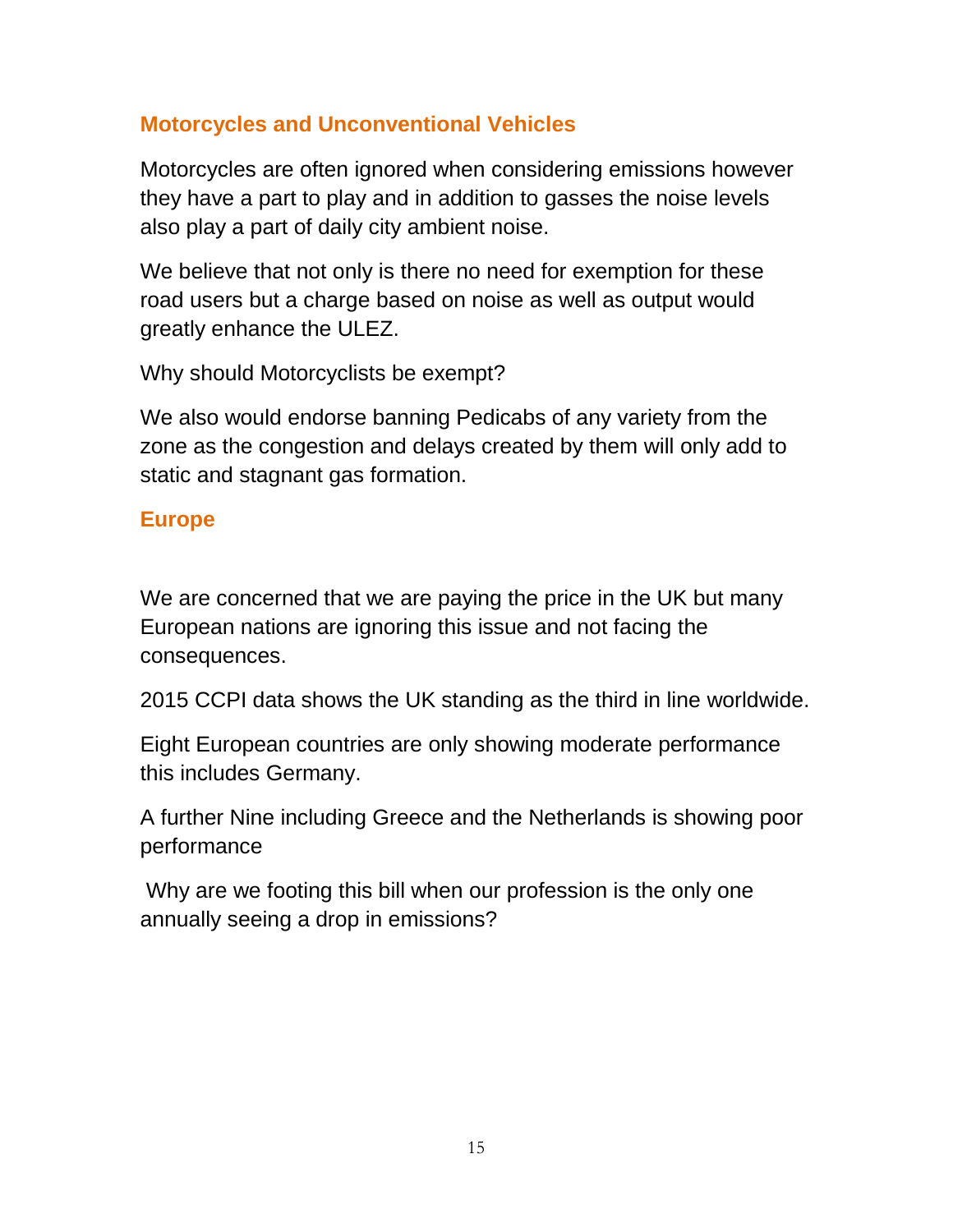## **Summing up**

The existing proposals are too farfetched to be practical and setting down timescales and vehicle emission targets which cannot met are folly at best.

London itself has the largest population in Europe and is a major working city to the envy of the world.

We conclude that the real improvement would be by working on the HGV ban and reducing bus size and journeys at non-peak periods.

A less rigid approach to implementation is required with Euro 5 Vehicles being phased out only as improved technology is available.

We recommend a buyback Scheme for both Private Hire and Taxi for those who wish to implement a greener option would also hasten improvement.

Additionally tax incentives would be welcome for those implementing.

Low cost finance which allows drivers to buy fuel efficient and environmentally friendly vehicles.

A similar leasing plan to be in place too for those unable to get on the ownership ladder.

Existing hybrids should be allowed an extension to seven years for those who are unable to invest to at least achieve near parity rather than face financial loss as a result of exclusion.

We are concerned that rather than invigorate business and improve conditions these plans will stifle business and create congestion and ecological issues elsewhere as the traffic is pushed outside the ULEZ environs creating further delays and disruption.

Our final concern is that should the law commission recommendations become legislation then licensing will change fundamentally and any decision must take this matter in to consideration.